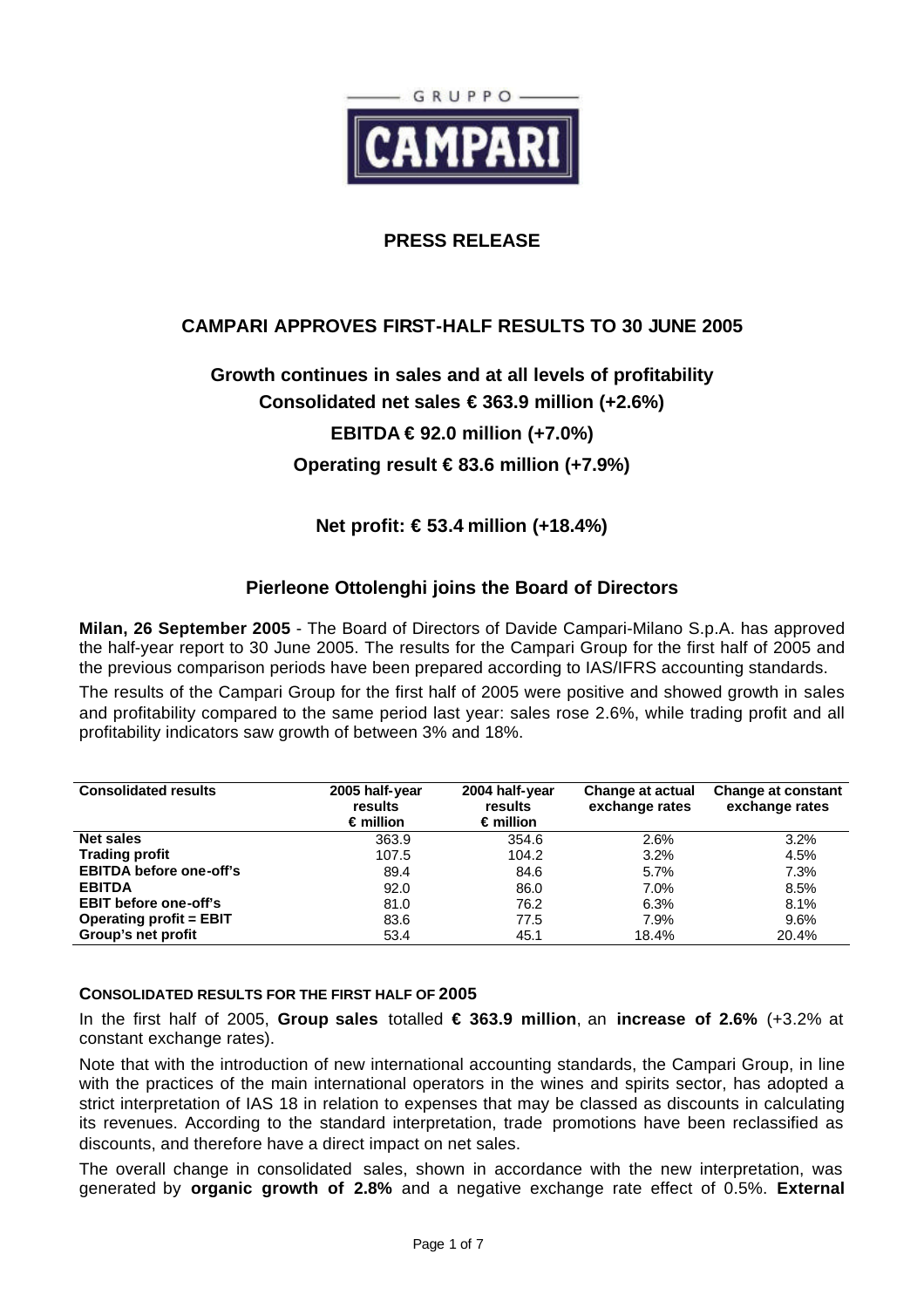**growth of 0.4%** was the result of sales of third-party brands that the Group has begun distributing (Jack Daniel's on the Italian market, and to a lesser extent, Martin Miller's Gin in the US).

**Trading profit increased by 3.2%** to € 107.5 million (+4.5% at constant exchange rates), or 29.5% of sales.

**EBITDA before one off's increased by 5.7%** (+7.3% at constant exchange rates) to €89.4 million, or 24.6% of sales.

**EBITDA rose by 7.0%** (+8.5% at constant exchange rates) to  $\in$  92.0 million, or 25.3% of sales.

**EBIT before one off's went up by 6.3%** (+8.1% at constant exchange rates) to €81.0 million, or 22.3% of sales.

**EBIT increased by 7.9%** (+9.6% at constant exchange rates) to € 83.6 million, or 23.0% of sales.

With regard to **depreciation and amortisation**, please note that following the adoption of IAS/IFRS, the amortisation of intangible assets no longer includes goodwill and trademark amortisation.

**Profit before tax** was € 78.6 million, an **increase of 8.6%** (+10.1% at constant exchange rates).

**Group's net profit** was € 53.4 million, a **rise of 18.4%** (+20.4% at constant exchange rates).

**Shareholders' equity** was € 619.4 million at 30 June 2005.

At 30 June 2005, **net debt** stood at € 355.8 million (€ 226.7 million at 31 December 2004). Note that on 25 February 2005, the Campari Group acquired a further stake of 30.1% in Skyy Spirits, LLC, for a cash payment of approximately  $\epsilon$  118 million.

#### **CONSOLIDATED SALES IN THE FIRST HALF OF 2005**

The **spirits segment**, which accounts for 66.8% of total sales, recorded **growth of 4.2%**, the combination of **organic growth of 4.4%,** external growth of 0.6% and a negative exchange rate effect of 0.7%. The **Campari** brand posted **growth of 3.8%** at constant exchange rates (+4.0% at actual exchange rates), thanks to a positive second-quarter performance in Germany, Italy and other major European markets. Sales of **SKYY Vodka, including the flavoured lines, rose by 12.1%** at constant exchange rates (+7.4% at actual exchange rates), thanks to a positive performance in both the US (+9.6% at constant exchange rates) and international markets (over 30% at constant exchange rates). Regarding the other main brands, the spirits segment benefited from strong performances from **Aperol** (**+16.4%**), **Cynar** (**+30.5%** at constant exchange rates) and **Zedda Piras** liqueurs (**+6.9%**). Meanwhile, **CampariSoda** sales fell **1.0%,** sales of **Brazilian brands** declined **2.1%** at constant exchange rates (but rose 7.6% at actual exchange rates), while after a strong recovery in the first quarter of 2005, **Ouzo 12** sales dipped by **0.4%**. Of the brands under licence, **1800 tequila** performed well (**+15.5%** at constant exchange rates), while sales of **Jägermeister** and **Scotch whiskies** fell by **1.8% and 18.9%** respectively at constant exchange rates.

The **wines segment**, which accounts for 12.6% of total sales, recorded **growth of 5.6%**, following **organic growth of 6.2%** and a negative exchange rate effect of 0.6%. The positive performance of the business was driven by sales of **Cinzano vermouths,** which grew by **30.3%** at constant exchange rates, thanks to a good showing in Italy and other major European markets. Sales of **Cinzano sparkling wines** fell by **5.2%**. Sales of wines were also supported by a sound performance from **Mondoro** (**+27.2%** at constant exchange rates) and **Riccadonna** (**+34.3%** at constant exchange rates), while sales of **Sella & Mosca** declined by **4.2%**.

**Soft drink sales** (19.7% of total sales, almost entirely on the Italian market) **fell by 2.4%**. The strong performance of **Crodino** (**+4.0%**) was wiped out by the drop in sales of the less profitable **Lemonsoda, Oransoda and Pelmosoda** range **(-2.9%)** and of **Lipton Ice Tea (-11.8%)**.

Looking now at results **by region**, sales on the **Italian market**, which account for 51.0% of total Group sales, **fell by 1.3%** in the first half of 2005. This was entirely due to the poor performance of two low-margin products, Campari Mixx and Lipton Ice Tea. With respect to the Group's core business, Aperol, Campari, Crodino and Cinzano vermouths had a positive impact on Italian sales. Sales in **Europe** (17.7% of consolidated sales) **grew by 9.7%,** thanks to the strong performance in Germany and other major European markets. In the Americas, which account for 27.3% of total sales, the **US market** posted **organic growth of 8.4%** at constant exchange rates, and of 3.8% at actual exchange rates. **Sales in Brazil** were in line with the same period last year (**+10.0%** at constant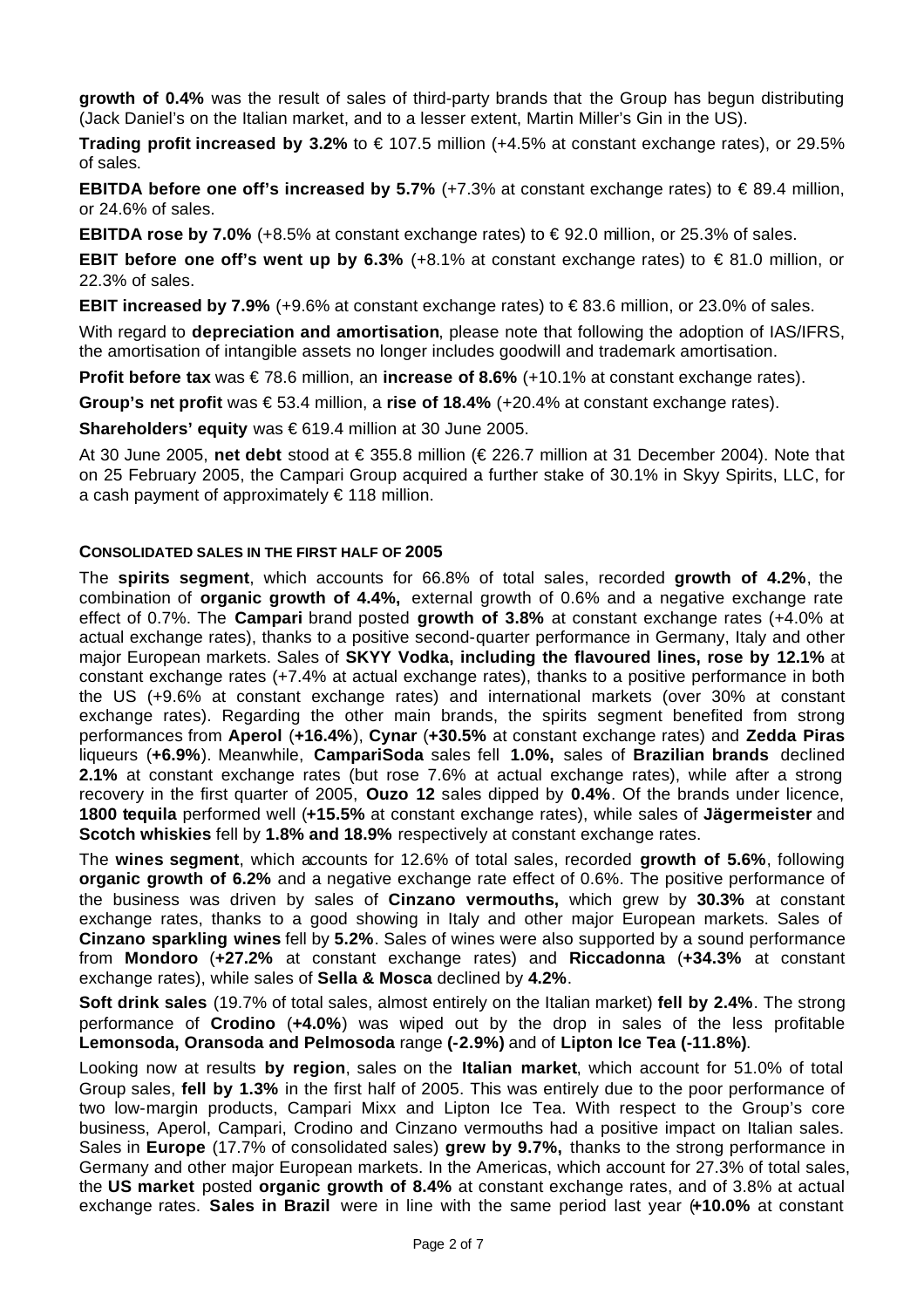exchange rates). Sales to the **rest of the world** (which include duty free sales), accounting for 4.0% of the total, **jumped by 11.4% in organic terms at constant exchange rates.** This result was boosted in particular by a positive performance on the Australian and New Zealand markets.

#### **BOARD OF DIRECTORS**

The **Board of Directors** of Davide Campari-Milano S.p.A. **has appointed Pierleone Ottolenghi** as an independent director replacing Luca Cordero di Montezemolo, who tendered his resignation as an independent director in June 2005 owing to the new system of corporate governance adopted by the FIAT Group, of which Luca Cordero di Montezemolo is Chairman and Luca Garavoglia is independent director.

During his career, Pierleone Ottolenghi has held a series of highly prestigious positions in both Italian and international companies. He was the first Italian to graduate with an MBA from Harvard Business School, and was Vice-Chairman of Caboto. He subsequently joined S.G. Warburg (later SBC Warburg), where he became Chairman and Managing Director of the company's Italian office. Following the merger of SBC Warburg with UBS, he was Chairman of UBS Italia until 2002.

Chairman Luca Garavoglia said of his appointment: "*We are very pleased that Pierleone Ottolenghi is to join our Board as an independent director. With his extensive financial experience, he is sure to bring his great professionalism to bear on the governance and development of our company.*"

The Board of Directors of Davide Campari-Milano S.p.A. comprises eleven members, the majority of whom are independent.

\* \* \*

#### *CONFERENCE CALL*

Please note that at **5.00 p.m. (CET) today, Monday 26 September 2005**, Campari's management will hold a conference call to present the Group's 2005 first half results to analysts, investors and journalists. To participate, please dial one of the following numbers:

- **from Italy: 800 914 576 (toll free number)**
- **from abroad: +39 02 3700 8208**

The **presentation** can be downloaded before the conference call from the Investor Relations homepage of Campari's website, at www.campari.com/investors.

A **recording of the conference call** will be available from 8.00 p.m. (CET) on Monday 26 September until 7.00 p.m. (CET) on Monday, 03 October. To hear it, please call +44 1296 618 700 (access code: 307896).

\* \* \*

#### **The Campari Group**

The Campari Group is a major player in the global beverage sector, trading in over 190 nations around the world with a leading position in the Italian and Brazilian markets and a strong presence in the US, Germany and Switzerland. The Group has an extensive portfolio that spans three business segments: spirits, wines and soft drinks. The Group's portfolio includes a combination of strong international brands, such as Campari, SKYY Vodka, Cynar and Cinzano and leading local brands, such as CampariSoda, Campari Mixx, Crodino, Aperol, Aperol Soda, Sella & Mosca, Zedda Piras, Biancosarti, Lemonsoda, Oransoda and Pelmosoda in Italy, Ouzo 12 in Greece and in Germany, Dreher, Old Eight, Drury's and Liebfraumilch in Brazil, Gregson's in Uruguay, Riccadonna in Australia and New Zealand and Mondoro in Russia. The Group has over 1,500 employees and shares of the parent company Davide Campari-Milano S.p.A are listed on the Italian stock exchange.

**FOR FURTHER INFORMATION: Investor enquiries: Media enquiries: Chiara Garavini Chiara Bressani** Tel.: +39 02 6225 330 Tel.: +39 02 6225 206 Email: investor.relations@campari.com Website: www.campari.com Email: chiara.bressani@campari.com

**Moccagatta Pogliani & Associati** Tel.: +39 02 8693806 Email: segreteria@moccagatta.it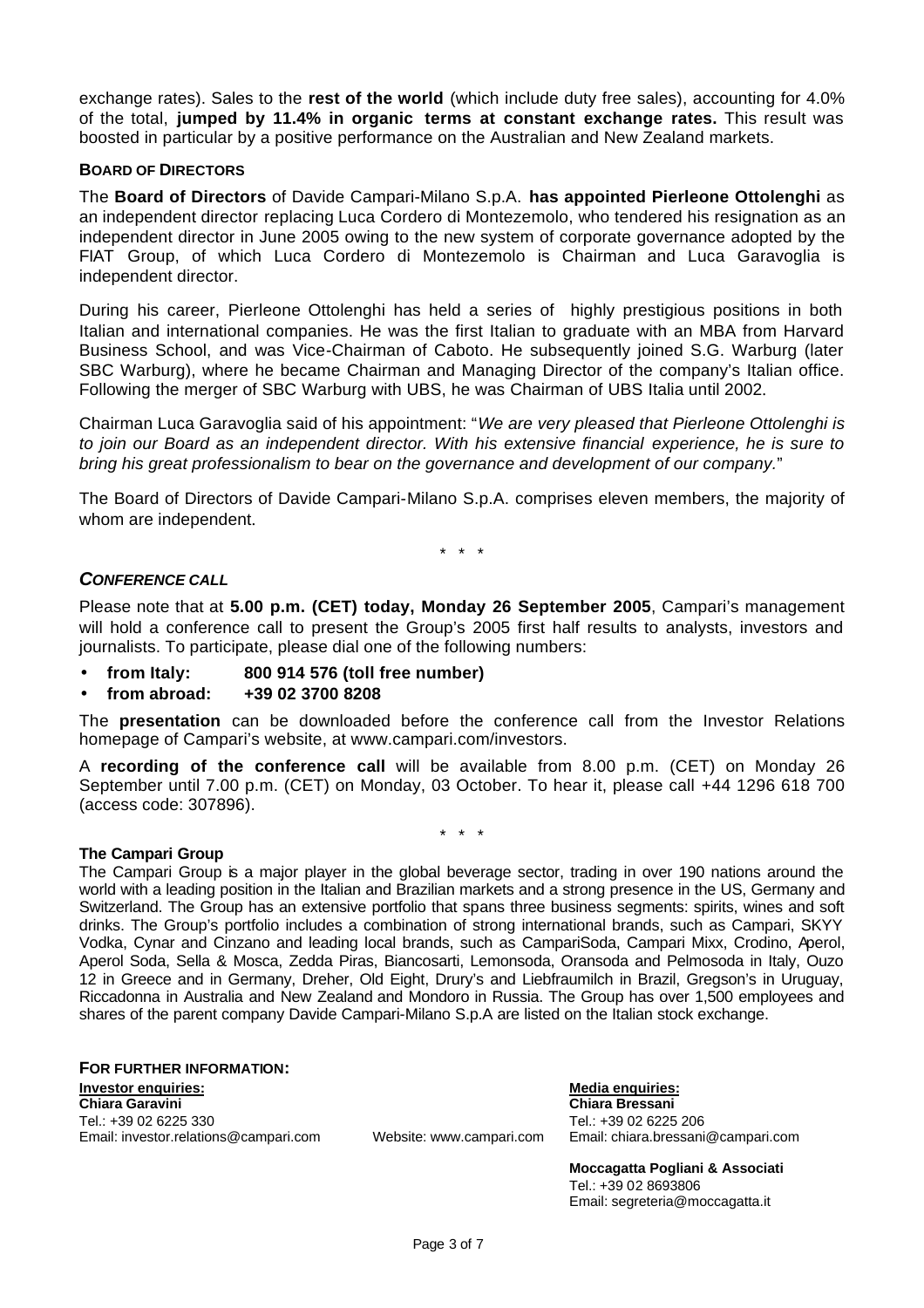# **Consolidated net revenues by segment**

|                | l January - 30 June 2005 |        | 1 January - 30 June 2004 |        | Change   |  |
|----------------|--------------------------|--------|--------------------------|--------|----------|--|
|                | $\epsilon$ million       | %      | $\epsilon$ million       | %      | %        |  |
| <b>Spirits</b> | 243.1                    | 66.8%  | 233.3                    | 65.8%  | 4.2%     |  |
| Wines          | 45.8                     | 12.6%  | 43.3                     | 12.2%  | 5.6%     |  |
| Soft drinks    | 71.8                     | 19.7%  | 73.6                     | 20.8%  | $-2.4%$  |  |
| Other revenues | 3.2                      | 0.9%   | 4.4                      | 1.2%   | $-27.8%$ |  |
| <b>Total</b>   | 363.9                    | 100.0% | 354.6                    | 100.0% | 2.6%     |  |

# **Consolidated net revenues by geographic area**

|                               | 1 January - 30 June 2005 |        | 1 January - 30 June 2004 |        | Change  |  |
|-------------------------------|--------------------------|--------|--------------------------|--------|---------|--|
|                               | $\epsilon$ million       | %      | $\epsilon$ million       | %      | %       |  |
| Italy                         | 185.6                    | 51.0%  | 188.1                    | 53.1%  | $-1.3%$ |  |
| Europe                        | 64.4                     | 17.7%  | 58.7                     | 16.6%  | 9.7%    |  |
| Americas<br>Rest of the world | 99.3                     | 27.3%  | 94.3                     | 26.6%  | 5.3%    |  |
| and duty free                 | 14.5                     | 4.0%   | 13.5                     | 3.8%   | 7.7%    |  |
| <b>Total</b>                  | 363.9                    | 100.0% | 354.6                    | 100.0% | 2.6%    |  |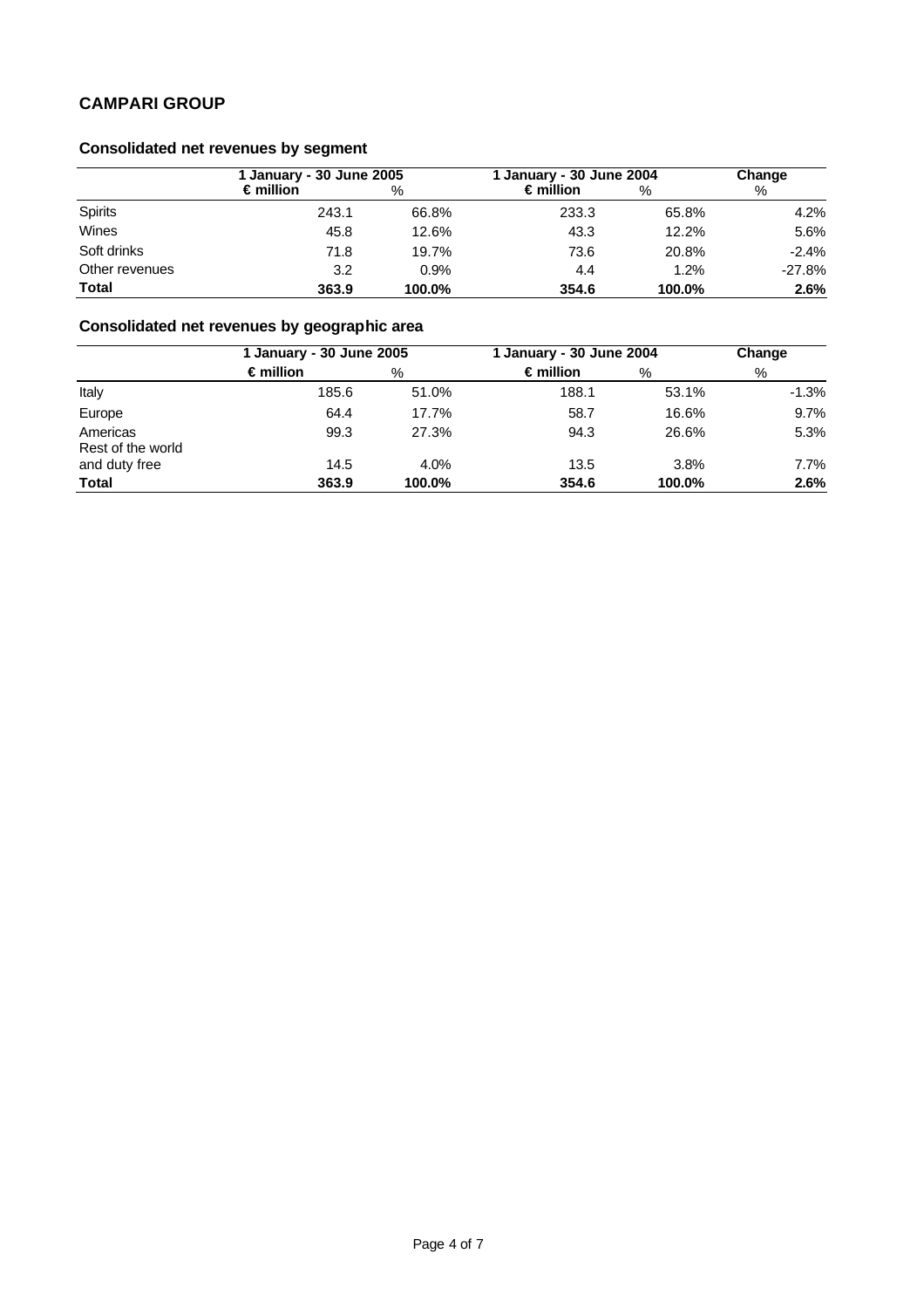#### **Reclassified consolidated income statement**

|                                                                                                           | 1 January - 30 June 2005 |                  | 1 January - 30 June 2004 |                  | Change            |
|-----------------------------------------------------------------------------------------------------------|--------------------------|------------------|--------------------------|------------------|-------------------|
|                                                                                                           | $\epsilon$ million       | %                | $\epsilon$ million       | %                | %                 |
| Net sales (1)                                                                                             | 363.9                    | 100.0%           | 354.6                    | 100.0%           | 2.6%              |
| Total cost of goods sold                                                                                  | (150.3)                  | $-41.3%$         | (148.9)                  | $-42.0%$         | 0.9%              |
| Gross margin                                                                                              | 213.6                    | 58.7%            | 205.7                    | 58.0%            | 3.8%              |
| Advertising and promotion                                                                                 | (62.9)                   | $-17.3%$         | (58.7)                   | $-16.6%$         | 7.2%              |
| Selling and distribution expenses                                                                         | (43.2)                   | $-11.9%$         | (42.9)                   | $-12.1%$         | 0.7%              |
| <b>Trading profit</b>                                                                                     | 107.5                    | 29.5%            | 104.2                    | 29.4%            | 3.2%              |
| General and administrative expenses and                                                                   | (26.5)                   | $-7.3%$          | (28.0)                   | $-7.9%$          | $-5.4%$           |
| other net operating income<br><b>EBIT before one-off's</b>                                                | 81.0                     | 22.3%            | 76.2                     | 21.5%            | 6.3%              |
| One-off's                                                                                                 | 2.6                      | 0.7%             | 1.3                      | 0.4%             | 100.0%            |
| <b>Operating profit = EBIT</b>                                                                            | 83.6                     | 23.0%            | 77.5                     | 21.9%            | 7.9%              |
| Net financial income (expenses)                                                                           | (4.7)                    | $-1.3%$          | (4.3)                    | $-1.2%$          | 9.3%              |
| Income from associates                                                                                    | (0.2)                    | $-0.1%$          | (0.7)                    | $-0.2%$          | $-71.4%$          |
| <b>Pretax profit</b>                                                                                      | 78.6                     | 21.6%            | 72.4                     | 20.4%            | 8.6%              |
| Taxes<br><b>Net profit</b>                                                                                | (23.4)<br>55.2           | $-6.4%$<br>15.2% | (21.0)<br>51.4           | $-5.9%$<br>14.5% | 11.4%<br>7.4%     |
| Minority interests<br>Group's net profit                                                                  | (1.8)<br>53.4            | $-0.5%$<br>14.7% | (6.3)<br>45.1            | $-1.8%$<br>12.7% | $-71.4%$<br>18.4% |
| Other information:                                                                                        |                          |                  |                          |                  |                   |
| Depreciation & Amortisation                                                                               | (8.5)                    | $-2.3%$          | (8.5)                    | $-2.4%$          | 0.0%              |
| <b>EBITDA before one-off's</b><br><b>EBITDA</b><br>743. Millet of alleged containing the containing about | 89.4<br>92.0             | 24.6%<br>25.3%   | 84.6<br>86.0             | 23.9%<br>24.3%   | 5.7%<br>7.0%      |

(1) Net of discounts and excise duty.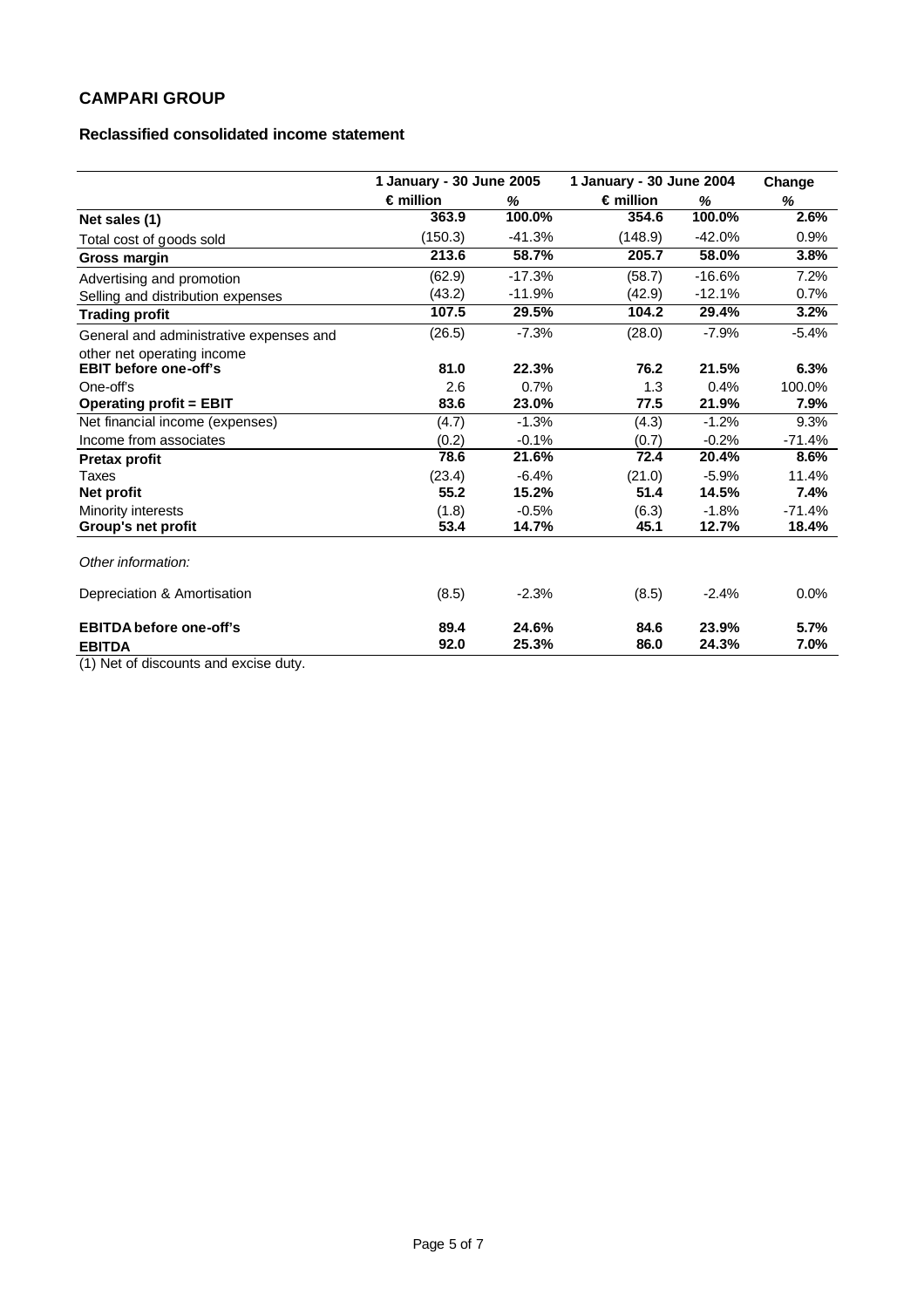#### **Reclassified consolidated balance sheet**

| $\epsilon$ million                          | 30 June 2005 | 31 December 2004 |
|---------------------------------------------|--------------|------------------|
| <b>ASSETS</b>                               |              |                  |
| <b>Non-current assets</b>                   |              |                  |
| Net tangible fixed assets                   | 146.8        | 144.2            |
| <b>Biological assets</b>                    | 9.5          | 9.5              |
| Property                                    | 4.1          | 4.1              |
| Goodwill and trademarks                     | 693.8        | 575.6            |
| Intangible assets                           | 4.9          | 3.4              |
| Interests in associates                     | 0.2          | 0.4              |
| Own shares                                  | 0.0          | 29.8             |
| Pre-paid taxes                              | 16.9         | 15.5             |
| Other non-current assets                    | 16.2         | 5.1              |
| <b>Total non-current assets</b>             | 892.4        | 787.7            |
| <b>Current assets</b>                       |              |                  |
| Inventories                                 | 145.7        | 114.4            |
| Trade receivables                           | 208.5        | 180.7            |
| Short-term financial receivables            | 4.1          | 3.9              |
| Cash, bank and securities                   | 220.5        | 246.0            |
| Other receivables                           | 16.4         | 22.9             |
| <b>Total current assets</b>                 | 595.1        | 567.9            |
| Non-current assets for sale                 | 0.1          | 0.1              |
| <b>Total assets</b>                         | 1,487.6      | 1,355.6          |
| <b>LIABILITIES AND SHAREHOLDERS' EQUITY</b> |              |                  |
| <b>Shareholders' equity</b>                 |              |                  |
| Share capital                               | 29.0         | 29.0             |
| Reserves                                    | 585.0        | 595.8            |
| Group's shareholders' equity                | 614.0        | 624.8            |
| Minority interests                          | 5.4          | 4.4              |
| <b>Total shareholders' equity</b>           | 619.4        | 629.2            |
| <b>Non-current liabilities</b>              |              |                  |
| <b>Bonds</b>                                | 384.0        | 378.0            |
| Other non-current financial payables        | 73.9         | 27.2             |
| Staff severance fund                        | 13.6         | 13.6             |
| Risks fund                                  | 15.4         | 15.9             |
| Deferred tax                                | 31.7         | 25.1             |
| Other non-current liabilities               | 0.2          | 0.0              |
| <b>Total non-current liabilities</b>        | 518.9        | 459.7            |
| <b>Current liabilities</b>                  |              |                  |
| Banks loan                                  | 117.1        | 56.7             |
| Other financial payables                    | 15.6         | 14.2             |
| Trade payables                              | 158.7        | 142.1            |
| Payables to tax authorities                 | 23.6         | 20.5             |
| Other current liabilities                   | 34.4         | 33.3             |
| <b>Total current liabilities</b>            | 349.3        | 266.8            |
| Total liabilities and shareholders' equity  | 1,487.6      | 1,355.6          |